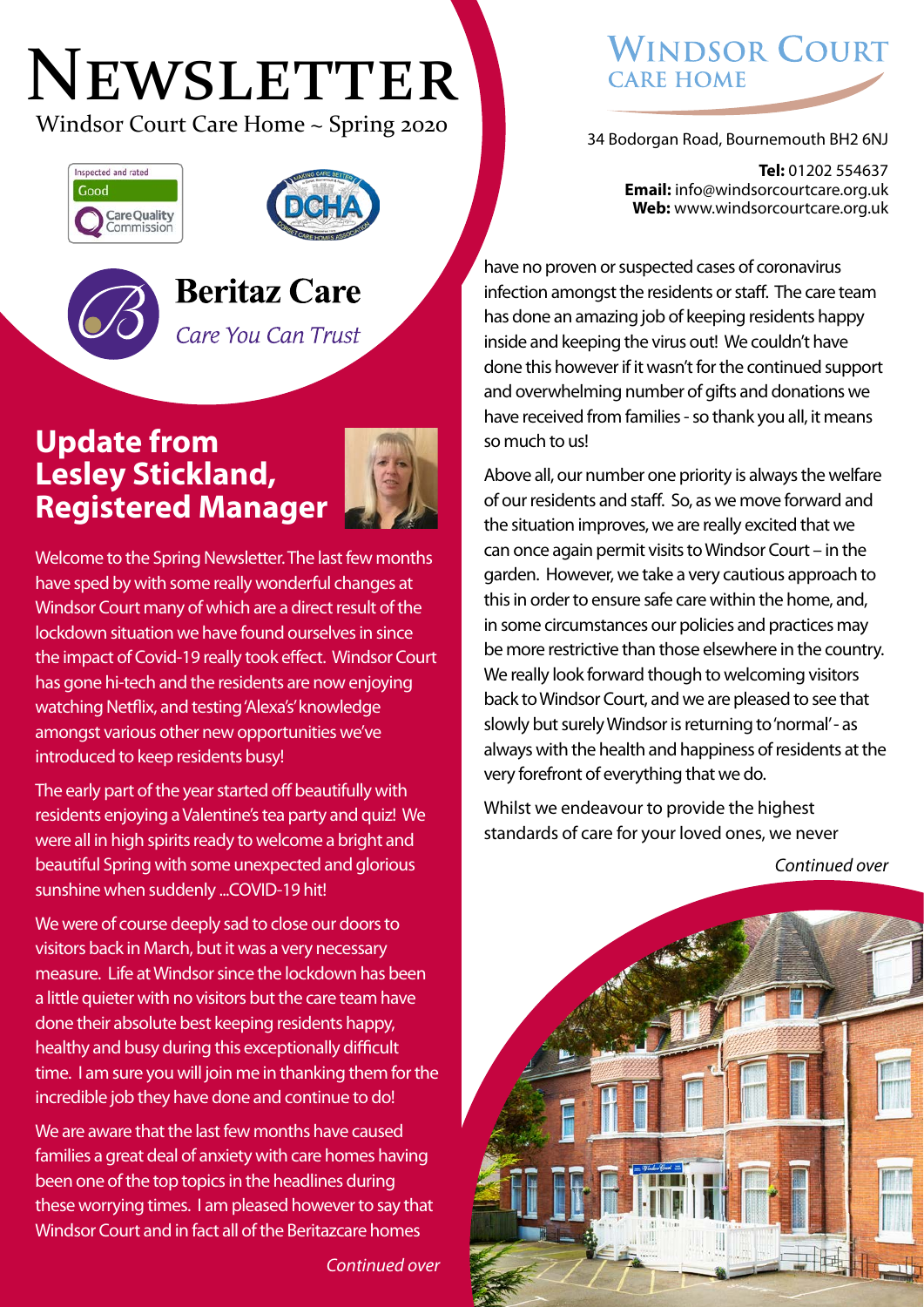wish to be complacent, as such, we are always open to feedback on how you feel we can improve our services. Regular surveys provide us with honest, invaluable information so if you could spare a few minutes to complete and return the enclosed survey it would be greatly appreciated.

Thank you again for your continued support, wellwishes and donations, I look forward to updating you again in our Summer Newsletter! In the meantime, do take care of yourselves and your families and we look forward to seeing you soon.

*Lesley*.

# **News from Windsor Court**

We have experienced a few changes here at Windsor Court, brought on mainly due to the lockdown situation we find ourselves in since being hit by the Covid-19 pandemic. We have however risen to the challenge and taken full advantage of the technology made available to us during these difficult times.

We now have an in-house 'Alexa;' residents can choose their own music as well as ask questions, it has also helped with quizzes, dates, times, and information. One of the most popular things requested of Alexa of course is updating staff and residents on the weather! As music is so important for boosting wellbeing and brain activity as well as stimulating the recall of memories and emotions, aside from Alexa, we have now also invested in a karaoke machine so that residents can enjoy a singsong with each other and the staff. Netflix, and YouTube, as well as webcams live streaming to gardens and zoos have also been introduced. As a result, residents have enjoyed having a huge variety of choice over what they can watch whether it's concerts from their favourite artists and performers or films from a particular genre, year of their favourite actor/actress! We haven't stopped there though, no, we have even gone so far as to introduce 'gaming' into Windsor court and now have a Nintendo Wii for residents and staff to enjoy together!

Residents have been keeping in contact with loved ones via Skype which has been a huge success, it has helped in maintaining a degree of normality for some residents who have regular visitors. We strongly encourage the residents to make full use of video calling, the benefits are enormous to both residents and their loved ones so do get in touch if you haven't already so we can set this up for you.

#### **Activities During Coronavirus**

Residents have been making the most of the glorious weather that we've been having, using the garden at every given opportunity. Whether it's been for exercise, garden bowls, gardening, celebrations or afternoon tea, or just a sit in the sunshine and a breath of fresh air! A variety of seeds and plants have been ordered for our green-fingered residents so that they can continue to be involved in maintaining our beautiful garden as well as enjoying it.

Earlier in the year back in February, residents enjoyed a special Valentine's tea party where they were treated to a delicious special cake, personalised cards and chocolates and they were able to take part in our heart throb quiz! It was a wonderful event that we all really enjoyed being part of and the team did an incredible job of decorating Windsor creating a really lovely atmosphere for the party.



It has been an absolute delight and privilege to be involved with an inter-generation pen pal project. Gemma, the founder of Truth Be Told, does an amazing job at matching together children and residents with similar interests. Our residents love receiving the children's letters and pictures and some children have even created puzzles for the residents to do! It is a breath of fresh air for our residents to receive such love and kindness in letters and they really take time when thinking about what to reply in their letters back to the children. The residents really

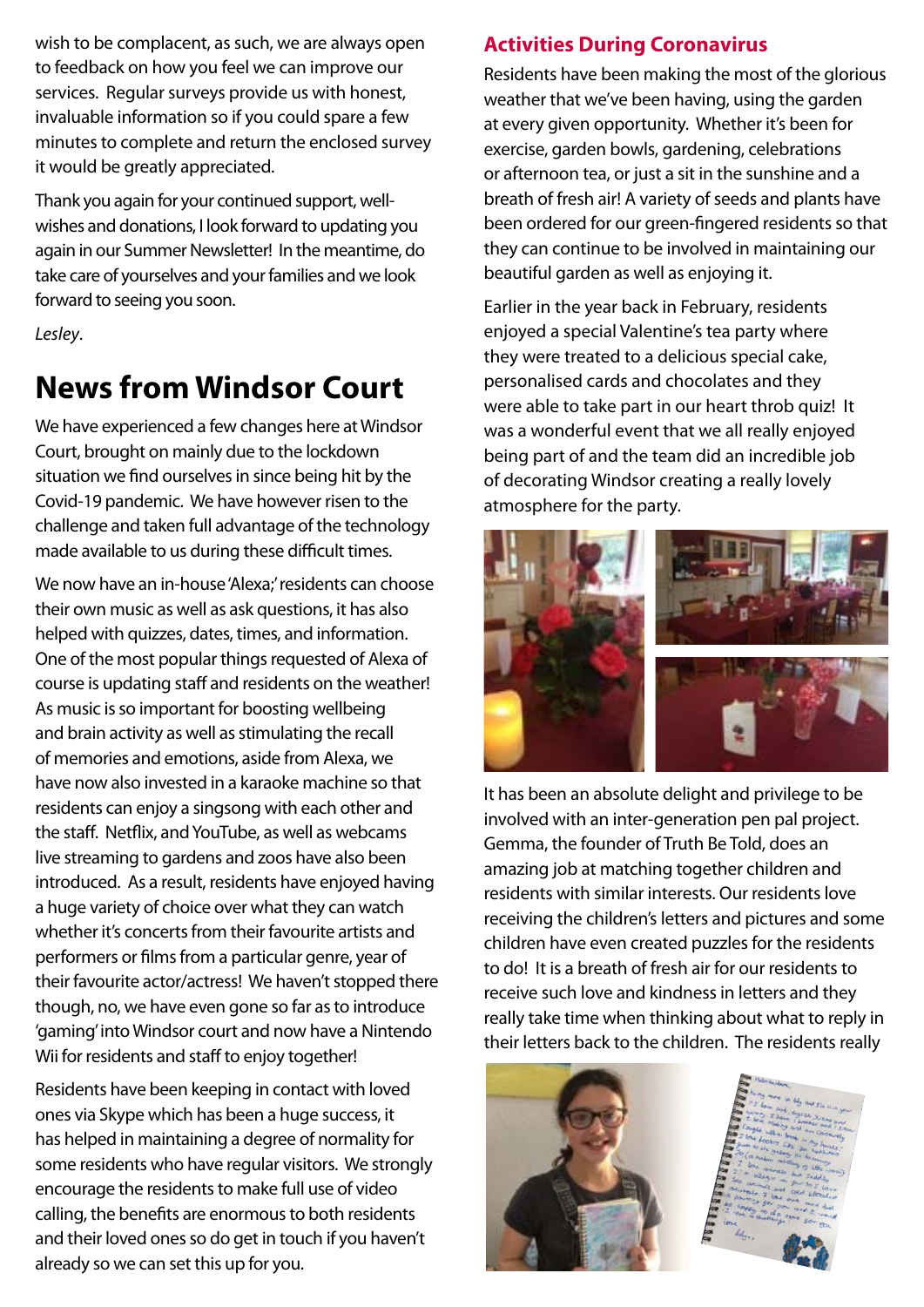enjoy the personal contact with the children, and it is really wonderful to see how much joy it brings the residents, especially at a time when they are not able to interact with anyone outside of the home. It is a truly heart-warming project to be a part of and we thank everyone dearly who is involved.

Two of our lovely residents Roger and Sheila celebrated their 65th wedding anniversary recently. It was such a special occasion and to mark it all of the residents made a beautiful poster for them and they celebrated their special day together. We all felt very privileged to be part of their day and are in awe every day of the love between them after 65 years!



Over Easter, although we were extremely sad to not be able to welcome families into the home to visit their loved ones, it didn't stop us from celebrating this special time of year. We held a lovely Easter party for the residents who thoroughly enjoyed themselves. There was an Easter bonnet competition and the Easter bonnets that were made were judged with chocolate eggs given as prizes, there was also a raffle for the residents. This year Betty won the competition with her beautifully decorated Easter bonnet and decorations that she created in arts and crafts, she also wrote a really lovely poem about daffodils in poetry club, well done Betty!



Residents have been getting arty, showing their appreciation for the NHS and carers with the familiar rainbow pictures and other positive and colourful

messages. During the coronavirus pandemic, the rainbow has become a symbol of support for people wanting to show solidarity with NHS workers and carers on the front line. The trend was reportedly started by a nurse who wanted to create "a sign of hope" for patients and staff in hospitals across the country. We've put the art work in the windows to show our support, thanks and appreciation to all carers and NHS staff in our community and across the country.



We have had an overwhelming amount of gifts, 'thank you' messages, flowers and chocolates from relatives and staff family members. We have also had a really thoughtful donation of bird seed so that the residents can enjoy sitting and watching all of the wonderful wildlife coming into our beautiful garden. Rob Dickenson and his team at Sandbanks Covers Ltd have also made laundry bags from donated bed sheets, covers and pillowcases for local hospitals and care homes in the community. We were lucky enough to receive their kind donation so that staff can put their uniform in the bags after work and it can go straight into the washing machine – what a brilliant idea! If you think you or anyone you know may be able to help with making masks or other personal protective equipment, then please do get in touch it would be greatly appreciated.

To Lesley and all your amazing staff, thank you all so much for everything you are doing for dad ! We can never repay you ! Stay safe -Love Sarah and Sascha xxx



Most recently, we celebrated the 75th Anniversary of VE Day here at Windsor – this is an anniversary